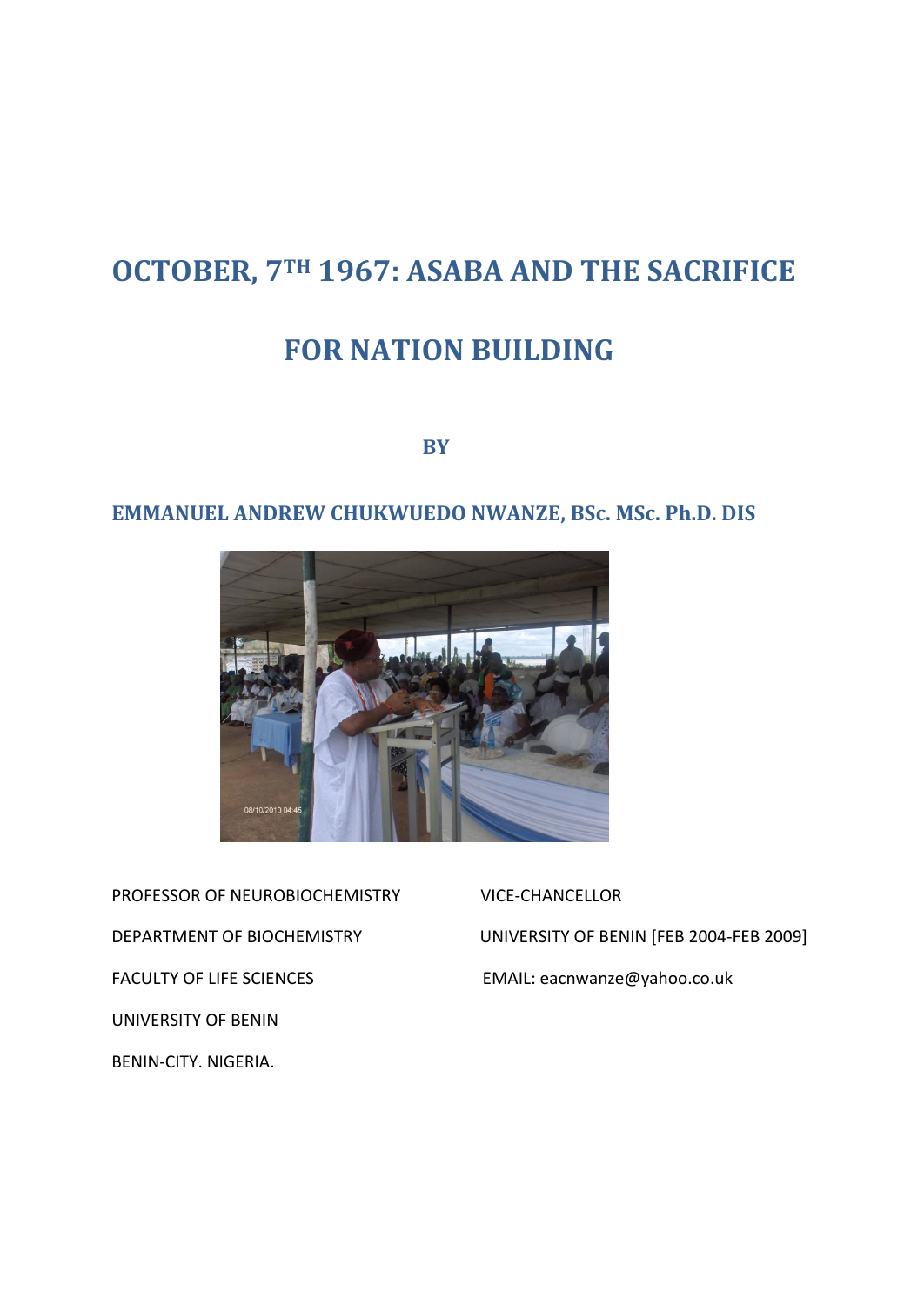#### **1.0 PREAMBLE**

 It is incontrovertible that Asaba custom and culture and traditions has one of the richest and most colorful burial practices in Africa; if not the entire world. If you consider me excessively superlative in this statement, then you should watch my video on the recent burial of Rt. Rev. Mnsgr. Chukwumah. The iconoclastic Monsignor Chukwumah was until his death on July, 30<sup>th</sup> this year, our parish priest in St. Joseph's Pro-Cathedral. From all walks of life; from all homes; from all nooks and corners and from inside and outside of Asaba, Asaba sons and daughters poured out in their thousands to pay their last respects.

 Whether it was deliberate or purely coincidental Asaba people were indeed responding and hearkening to his last wishes. My brother, the Rev. Fr. Biachi, one of his successor sons in the Lord, recalled his reminiscences in the ambulance, when they were taking the Monsignor to University of Benin Teaching Hospital, a few days before his demise. The sage had asked Fr. Biachi, " Nka njeko, amam ma nga natakwa. Ma ndika natakwa o, egwu ota ga fio; egwu ji ga fio; egwu uje ga fio; egwugwu gap u."

 I can confirm to you all here and now and without equivocation, that after the full catholic doctrinal funeral rites due our most revered parish priest, egwu ota fio. Egwu ji fio. My village Umuaji, in which the egwu uje is traditionally domiciled, made it fio the way I have not known previously. Our nna and egwugwu, the most respected ancestral masked spirit of all the quarters in Asaba were abroad. It was indeed a carnival and a spectacle to behold; which am sure many kings will beg to be given. AHABA UNU KWA FADA UNU. DALU NU.

 Before we leave the subject of Fr. Chukwumah's life and times permit me to remind you of one of his most cherished desires. I happen to know from many of my not too frequent visits to him, that he was committed to the cause of the Diocese of Asaba. The logic for an Asaba Diocese is so, so overwhelming and long, long over- due as to make the present situation incongruent. When a case is so convincing, then it is collective failure, when we refrain from standing up for it. So my injunction to all well meaning Asaba personages today is do not forget so soon, the things that Fr. Chukwumah stood for. The  $14<sup>th</sup>$  century philosopher Lotel once wrote "..it is the imbecile of a son, who will consign his father's memory to oblivion."

Now to the subject of our gathering here today; to the best of my recollection, never has Asaba community, as a collective honored its sons and may be (daughters ) who lost their lives on that gory showery afternoon of October  $7<sup>th</sup>$  1967. Yes, individual families or kinsmen, might have consummated the characteristic funeral rituals of their respective departed loved ones over the years. But those whose lives were so brutally terminated on October  $7<sup>th</sup>$  1967, died for the same national cause on the same day. The least we owe them therefore, is that we properly and consciously and collectively, as a community and nation commemorate their huge sacrifice.

 Curiously this is the very reason of our assembly here today. To remember or better still, not to consign to oblivion, the memories of our grand fathers and fathers and brothers and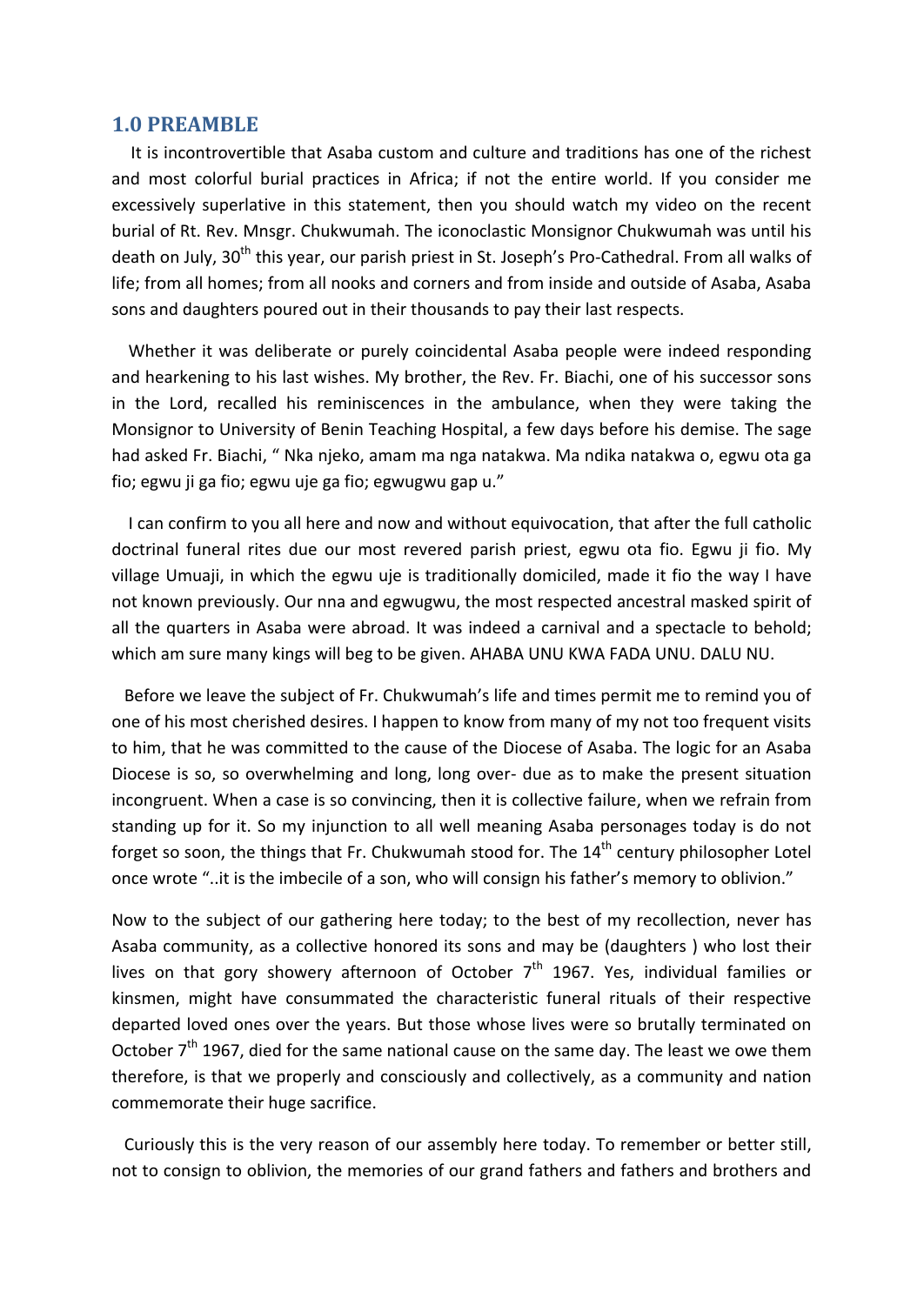sons who paid the ultimate sacrifice on October  $7<sup>th</sup>$  so that Nigeria can remain one. The slogan after all was " To keep Nigeria one is, a task that must be done." Or have you forgotten?

### **2.0 MISSION STATEMENT.**

 I draw from Mark Anthony's eulogy in Julius Caesar in fashioning out my mission statement today. I come to commemorate October  $7<sup>th</sup>$  1967 and not to condemn anyone. In the same national interest for which they laid down their lives, I ask for no probes, no Nuremberg-like or Geneva-like war crime inquisitions: only that their memories be not consigned to oblivion. My task today therefore is less of defining the events of October  $7<sup>th</sup>$ as it happened, as it is of defining the importance of that day from the perspective of Nation building. It is a poignant coincidence that we celebrate Nigeria's fiftieth year as an independent nation this same October. My assertion is that no other town and its people collectively, nay if unwillingly and unknowingly gave up so much of itself, so that Nigeria may be one. I fear that I might even be inadvertently whittling down the noble nature of this sacrifice, by my rather careless usage of the words "unwillingly" and "unknowingly" in describing how their lives were laid down for our country to remain united. It is on record that some of the few who miraculously escaped the massacres in Ogbe Osowe and Umuaji, recall hearing and actually seeing some, who had luckily survived the first volley of shots by being buried under those who did not survive, actually calling out to the soldiers to come back and finish off the job because " See me, I never die o."

 Therefore that which I have referred to here as unwilling and unknowing, might after all be very, very deliberately and voluntarily offered. Those of the military who fought and laid down their lives have been honored either for individual or group effort by our country. This is rightly so and no one contests that. The armed forces remembrance day and the tomb of the Unknown Soldier bear testimony to these practices world-wide.

## **3.0 ASABA AND NATION BUILDING.**

 Since nation building is the central theme of this thesis, it will be worth our while to examine in which ways individuals or groups in a community can contribute to nation building.

#### **3.1 DEFINITIONS**

 Quoting from the open Wikipedia, "Nation-building refers to the process of constructing or structuring a national identity using the power of the state. This process aims at the unification of the people or peoples within the state so that it remains politically stable and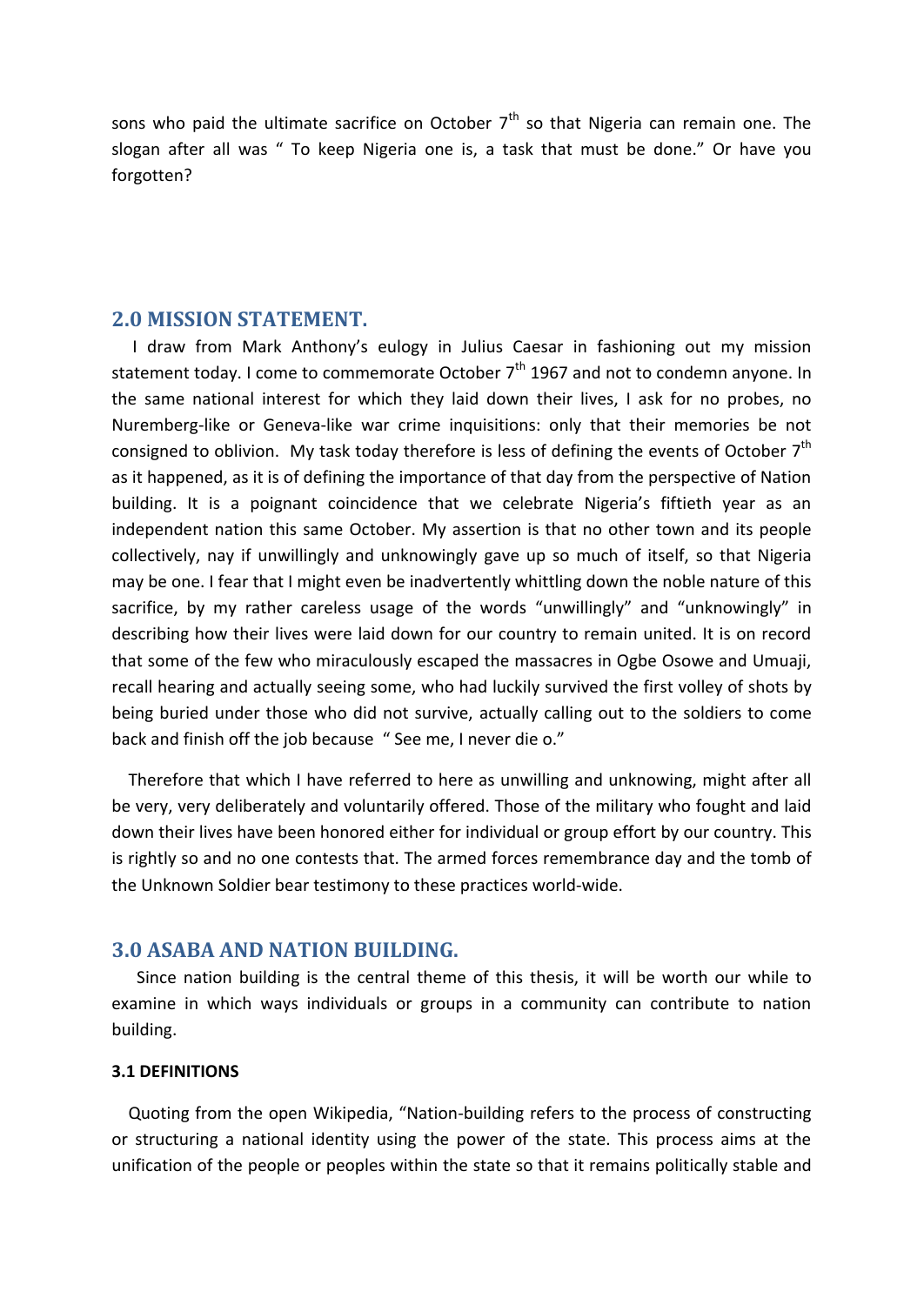viable in the long run. Nation-building can involve the use of propaganda or major infrastructure development to foster social harmony and economic growth."

There is therefore no doubt that state power often plays some role in instilling nation building: in many instances coercively. This seemingly external influence by state power in the unification of a nation or a people need not detract from the individual contributions of members of a community either as single persons or as a collective. The role of the individual in nation building is best appreciated under the heading leadership.

#### **3.1.1 LEADERSHIP IN NATION BUILDING**

Before, during and since October  $7<sup>th</sup>$  1967, Asaba people have contributed immensely in nation building in Nigeria in various aspects of endeavor. Small as the city on the Niger is and few as their relative population is, the activities of its sons and daughters in all spheres of life is mammoth. This author does not intend to be economical with the mention of prominent Asaba sons and daughters and the areas and specialties in which they have sold their wares. Yet I must point out, that apart from the impracticability of sieving out every role played by people of Asaba ancestry in the building of Nigeria, it is also equally herculean to be able to do justice to the many persons involved. Therefore I apologize in advance and profusely too, if I omit any genuine contributions. Believe me it is purely inadvertent. Perhaps such names, if any, should be communicated to me for possible future periodic revision of this treatise.

(i) **LEADERSHIP IN GOVERNANCE**; The very first Premier of the defunct Midwest Region, when it was excised from the old Western Region in 1963 was Chief Dennis Osadebe, the then Ojiba of Asaba of Umuezei Quarters. The first Nigerian Director of Mines at independence was Mr. Daniel Obiago of Idumugbe, just as the first indigenous substantive Director of the Nigerian National Archives was late Mr. Lloyd Gwam of Umuaji. Although fate did not permit him a protracted stay in office: by the time of his death in 1965 after only a year or so as substantive Director, he had already become fabled for his huge contributions in re-engineering the archival retrieval system in Nigeria, even as a Principal Archives Officer. He is on record as having personally supervised the relocation of the Nigerian Archives to its temporary headquarters in Ibadan. In chronological other, mention must be made of the leadership roles of Chief N. Edozien from Umuezei and father of the present Asagba of Asaba and who was the Secretary of the Nigerian Coal Board in Enugu. And when it was time for the coinage of the terminology " Super Permsec" Asaba was promptly represented by no less a personality than Chief Philip Asiodu of Umuda in Umuaji. Leadership at the very apex of national governance did not elude Asaba with the appointment of Chief Emmanuel Edozien, the current Ojiba, as the Economic adviser to the Shagari administration post military rule in 1979. It is also on record that his younger brother, the Odafe of Asaba Chief John Edozien served as Deputy Governor in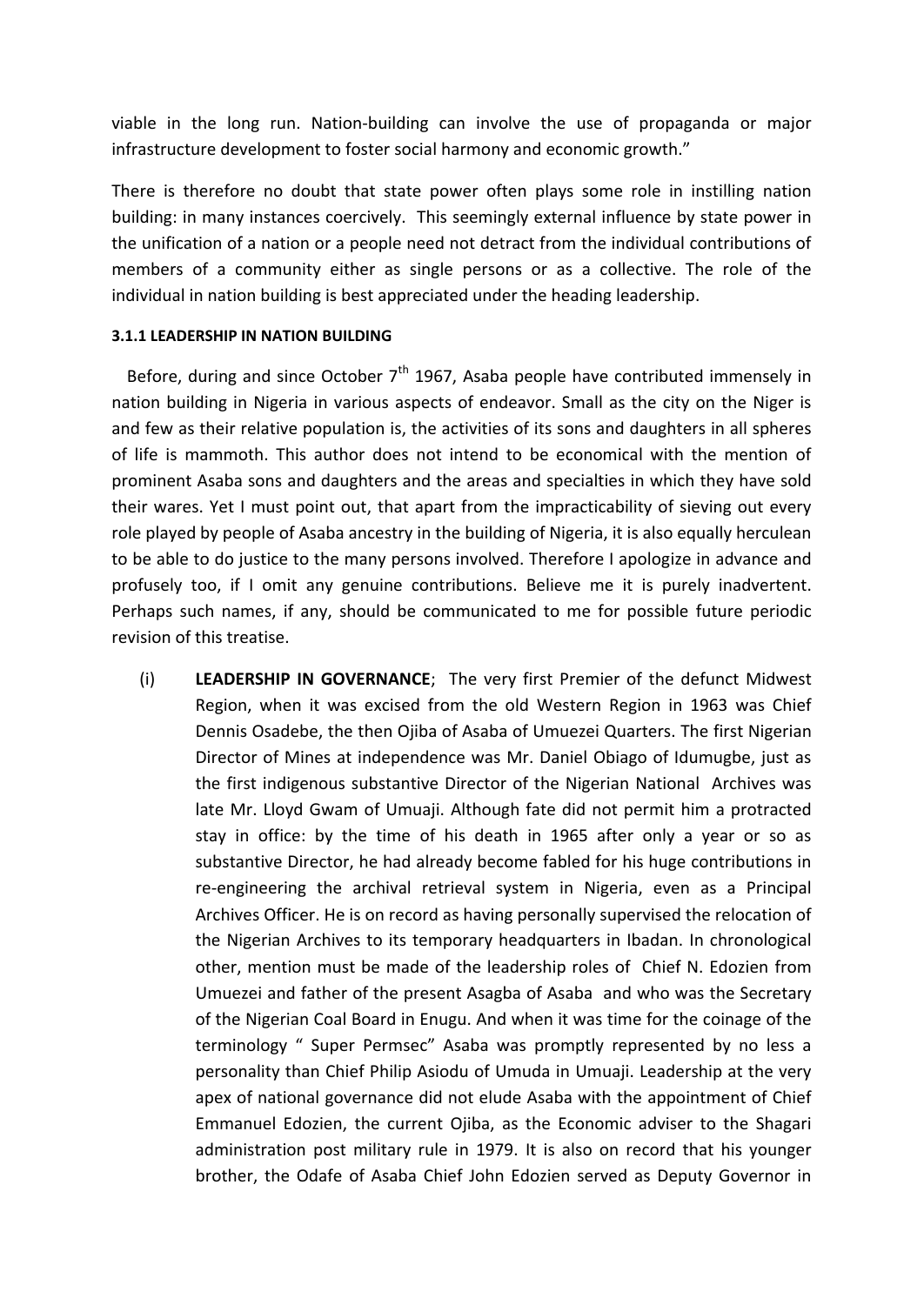both the defunct Bendel State and subsequently in Delta State when it was created out of the former. Noteworthy in the governance of the old Bendel State are the contributions of Professor Mathias Obiaya, the Osuma of Asaba from Umudaike, who was both Commissioner for Works and Acting Governor at various times. The versatile Iyase of Asaba, Chief Goodluck Onyeobi of Umuezei, held the office of Secretary to Bendel State Government at a period in which Asaba witnessed considerable infrastructural upgrading. He is therefore the imperious emissary of Asaba indigenes in that position, as he was closely followed by late Kordit Mordi of Umuaji, who became the Secretary to the Delta State Government. In contemporary times, Sir Okey Ofili, of Umuda, Umuaji, the present Head of Service in Delta State Government heads a pack of Asaba indigenes comprising several sons and daughters who are commissioners, special advisers or permanent secretaries. Permit me, purely on account of gender balance, to mention just the two female Permanent Secretaries. They are Dr. Mrs. Alfrida Uraih of Umuezei/Umudaike and Mrs. Martina Osaji of Umuaji/Umuezei

- (ii) **LEADERSHIP IN POLITICS**: Mention has already been made of the late sage Chief Dennis Osadebe who became the first Premier of the Midwest Region. The corresponding political edifice of the late Chief J.I.G.Onyia of Umuezei and erstwhile frontline political heavy weight and Member of the Federal House in the first Republic must be documented. At various times the late jurist and Senator Dan Azinge from Umudaike and Ogbueshi Goziem Onyia were politically relevant in Asaba. Still visibly active in today's political Terrain are Senator Francis Nwajei of Umudaike, Ogbueshi Ndozi Onyia and Barr. Mrs. Adora Giwa-Amu one time Hon. Commissioner of Women Affairs in this state.
- (iii) **LEADERSHIP IN THE FIELD OF MEDICINE**: At the last count my statistics for Asaba sons and daughters who are qualified medical doctors is well over the 300 mark. I intend to produce an accurate and verifiable register. If confirmed, it makes Asaba easily the town with the highest 'per capita' indigenous medics nationwide, continent-wide and probably world-wide. I am not joking. Suffice it to mention a few names only here, of some of the older first generation accomplished doctors Asaba has produced. Amongst these are the late Dr. Obiakpani of Umuezei, late Dr. Peter Ofili of Umuda in Umuaji, late Dr. J. B. Azinge of Umudaike, late Dr. Osuzoka of Ogbe Osowe. Late Dr. Akwule of Umuaji, is on my record, as the only doctor, among those mowed down on that fateful October 7<sup>th</sup>. The present Asagba of Asaba, was the Dean of the Faculty of Medicine in the University of Ibadan, as far back as in the 60s, and is at the head of contemporary senior retired medical doctors of Asaba descent; including but not restricted to Professor J. Obi of Umuonaje, Dr. Nicholas Azinge of Umudaike, Prof. M. Obiaya of Umudaike, Prof. Peter Isichei of Umuaji, Prof. F. Iweze of Umuezei and Prof. Mrs. Angela Okolo of Umuaji/Umuezei. To the best of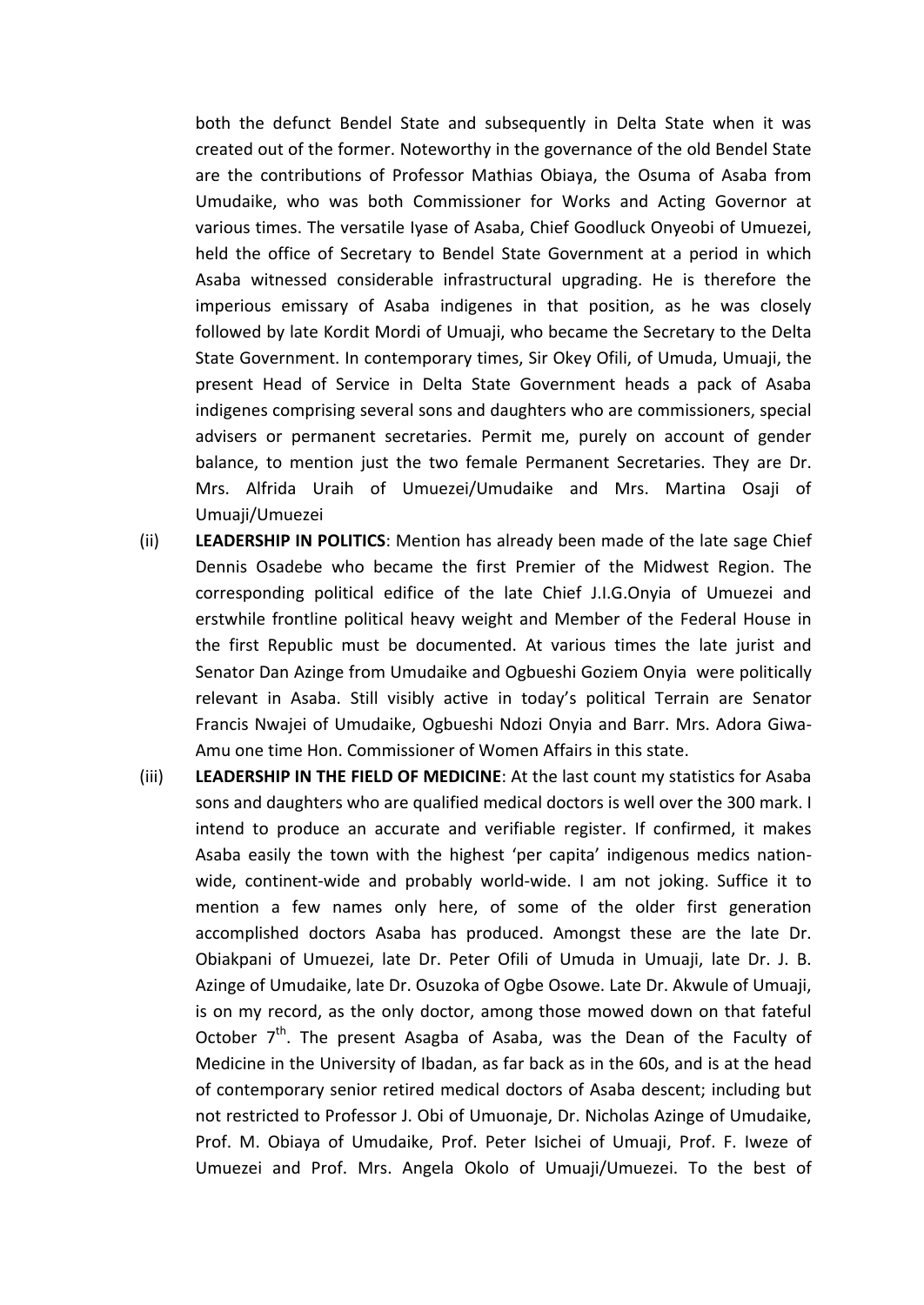available records, the first two CMDs in quick succession of the Federal Medical Centre Asaba were Chief Dr. Francis Edozien of Umuezei and Dr. Greg Eboh also of Umuezei. Dr. Odinma Ofili of Umuda, Umuaji who is currently a Permanent Secretary in the Delta State Civil Service, was earlier the Medical Director in the Delta State Hospital Services and was preceded in these two positions by Dr. Mrs. Veronica Onianwa of Umuaji/Ogbe Awo. There are so many among the senior medics who still maintain very viable private practices; they include Dr. Louis Odogwu of Ogbe Ogo,proprietor of Leila Hospitals Benin, Dr. David Maduemezie of Umudaike and proprietor of Nwakaego Hospital Asaba, Dr. Ngozi Allanah of Umuekwo and proprietor of Avenue Specialist Clinic, Warri, Dr. B.O.C. Chukwumah of Umuezei and proprietor of St Mary's Hospital Warri. So also are the two brothers, both physicians, Dr. Alex Nwajei and Dr. Anthony Nwajei, who hail from Umudaike and maintain very viable practices in Agbor and Asaba respectively.

- (iv) **LEADERSHIP IN THE FIELD OF LAW AND JURISPUDENCE**: Although not as numerically strong in the field of Law as we are in Medicine, Asaba citizens who took up Law as a profession delivered to a proud topping as well. Notable among them are the late Justices Chike Idigbe from Umuaji and Uche Omo from Ogbe Ogo, both Justices of the Supreme Court of Nigeria. The late Justice Odita of Umuezei, was Chief Judge of Delta State before his retirement. Similarly, the late Olisa Chukwurah SAN of Umuonaje blazed the trail among Asaba sons called to the pre-eminent legal club of senior advocate of Nigeria. Today, in very active service are Chief Anthony Idigbe SAN of the Punuka Chambers Lagos and Prof. Epiphany Azinge SAN, arguably the foremost legal academic and who is the current DG of the Nigerian Institute of Advanced Legal Studies.
- (v) **LEADERSHIP IN EDUCATION-FROM THE CRADLE**: Whether the individual turns out to be a successful professional of whatever description, will depend most certainly or largely on the educational foundation. I place a huge amount of premium on the profession of Teaching and by extension, the Teacher. It probably stems from my own cherished career and history. My own father was an accomplished teacher. He was generally known in this town as "Onye nkuzi". Or better still "Onye nkuzi opia itali." His career, as either travelling teacher or headmaster or Agric-master traversed the whole of what was the mid-west of the old Western Region, from Asaba to Ogwashi-Uku to Uromi, where I was born, to Ewu to Auchi and finally to Abraka from where he took ill in 1955 and later died. It is an understatement to say that teaching is [or should be] the most prized career. It is no wonder then that it was our Lord's chosen occupation. Note how he was addressed as The Master or Teacher at various times.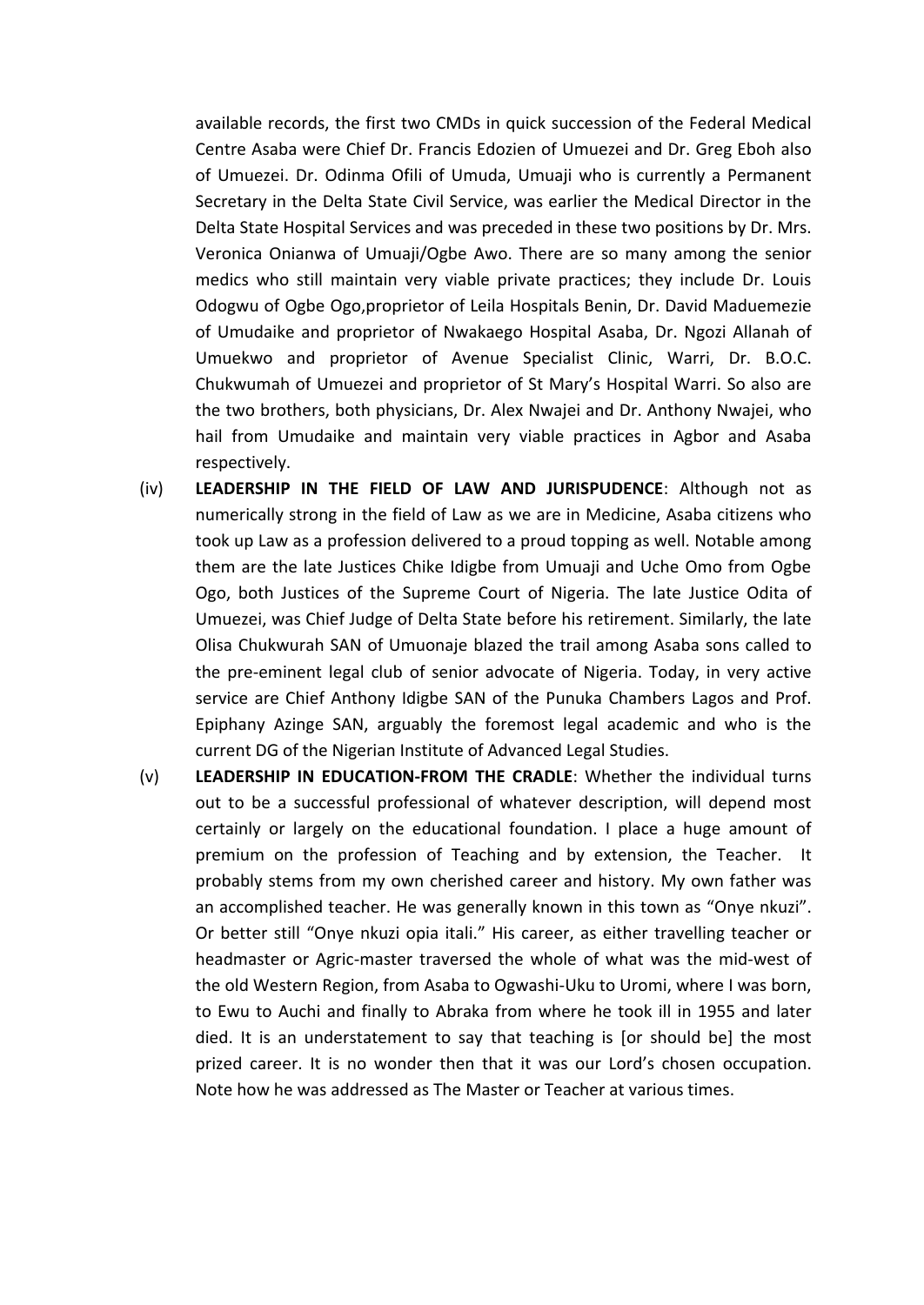"And when he was gone forth into the way, there came one running, and kneeled to him, and asked him, Good Master, what shall I do that I might inherit eternal life?" Mark 10:17.

 "And behold a certain lawyer stood up, and tempted him, saying, Master, what shall I do to inherit eternal life?" Luke 10:25.

 "And a certain ruler asked him, saying, Good Master, what shall I do to inherit eternal life?" Luke 18:18.

 " And when she had so said, she went her way, and called Mary her sister secretly, saying, The Master is come and calleth for thee." John 11:28.

 "..Lord teach us to pray.." Luke 11:1. To illustrate the import of good and dedicated teaching in the life of the child I will digress a little to visit my Pry VI year in Township/Council School Sapele, in 1961. My classroom teacher then was nicknamed Mr. Mental. I guess Mr. Mental knew, that his pupils had a code name for him; but he probably did not give a damn. It was a bit difficult to make him out those days, since he hardly even smiled. He was just simply focused on his teaching. For example, Mr. Mental never went for the morning assembly, which our then headmaster Mr. Iyangaga held ever so religiously. Instead, he stayed behind in the class and put up twenty arithmetic sums on the blackboard very religiously too.

As soon as the morning Assembly ended and we returned to the classroom, each pupil reached for their exercise book and descended on the 20 sums; with Mr. Mental quietly and slowly pacing about the room; with his koboko provocatively protruding from his long hose. After 30 minutes, Mr. Mental collected the scripts and graded them. The rules were quite simple: the number of strokes of the cane you got was the number of sums you failed. And there were a few toughs among us those days. I recall Aiyewu, one of my classmates, who would come to the class, padded with about 3 shorts and would commence his approach to receive his daily tonic of 20 strokes, even before Mr Mental had finished marking and calling the result. Since I dreaded the raised rod so much even those days, the only option was to work extremely hard, not to fail Mr. Mental's sums every morning. The immediate impact of this in my life was that at that tender age of twelve, I had mastered a complete array of formulae for dealing with mental arithmetic.

I must confess to you now, that although I attended the great Loyola College Ibadan, I never sat for the formal interview. After passing the Common Entrance exam that year, the proximity factor made my uncle and guardian ( late Mr. B.O. Nwanze, a great surveyor and who was himself the foremost Lands Officer of Mid-western dissent in the old Western Region of Nigeria) opt for Government College Ugheli, on the day of the interview, since we were then in Sapele.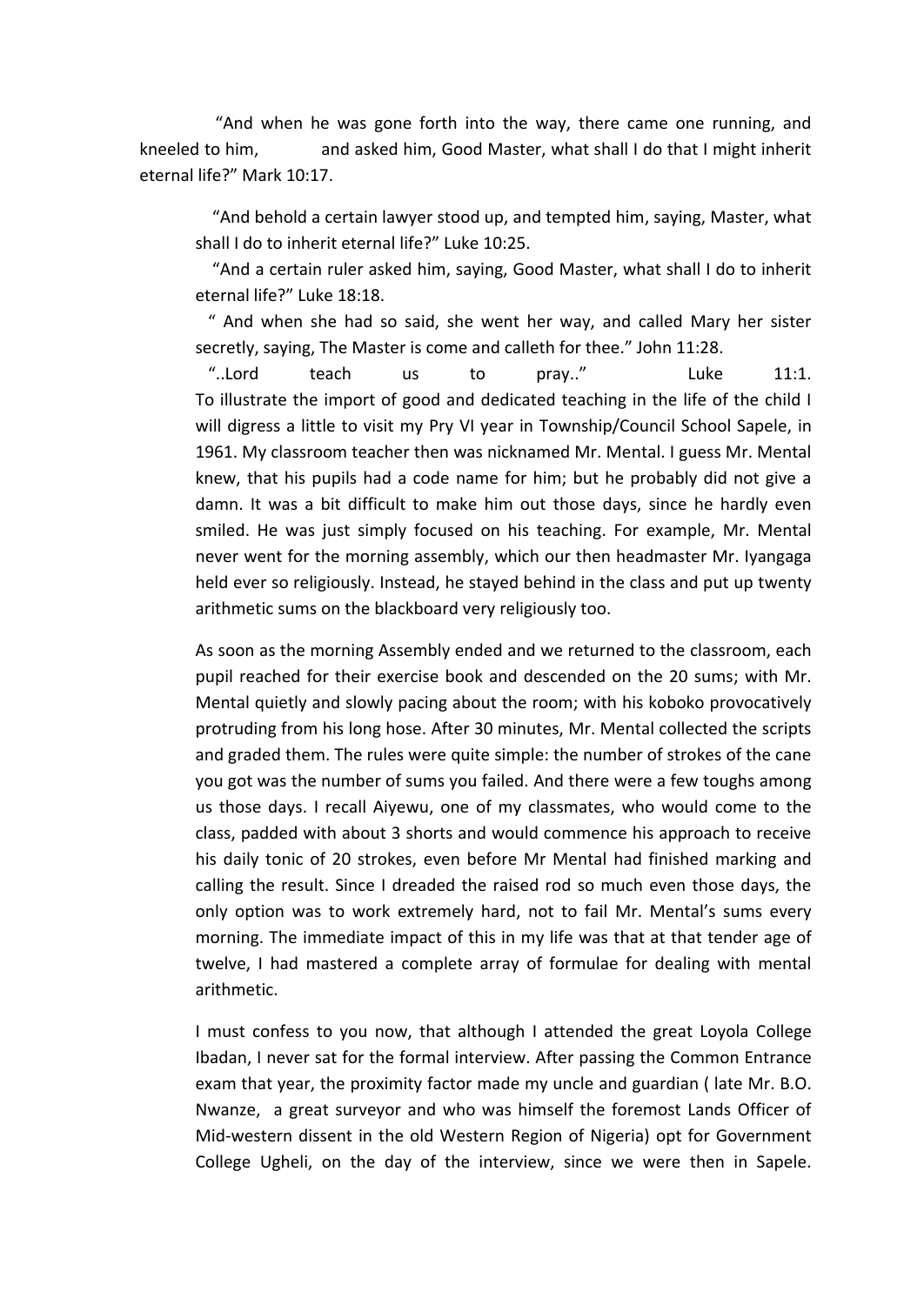Everything went smoothly and I was to resume school in January 1962. But my uncle who was then in the Geological Surveys, got summarily transferred to Oshogbo just before school was to resume in the new year. Clearly Oshogbo was too far out from Ugheli, for a little twelve year old boy to be commuting. My uncle sought recourse to reopen our interest in Loyola College Ibadan. The Principal then, Rev. Fr. Mackle of blessed memory would not hear of our request for admission, since I did not turn up for the interview earlier in the year. My aunty, Mrs. Theresa Ndep, a staunch catholic, who came along with us almost exhausted her power of persuasion before Rev. Fr. Mackle, somewhat reluctantly, agreed to meet us half way. They were to leave me behind and return for me at 2pm, during which time, he was to administer my own written interview himself.

My uncle and aunty had practically just driven off, when Fr. Mackle, with me in the opposite chair facing him, directed his Secretary to take me to the staff room, where he was coming to issue the test papers. But just as I stood up to follow the Secretary, Fr. casually threw a question at me; " My dear young man, how many three-pence are in £1:7s:6d (One pound, seven shillings and six pence). I immediately invoked my therapy with Mr. Mental. There are four three pence in one shilling and twenty shillings in one pound.

£1 has 20X4 three pence =  $80$  7s has 7X4 three pence = 28 6d has only  $2$  three pence = 2 Total  $=110$ .

I gave Rev. Fr. Mackle the answer within a twinkle of an eye. Matter of ten to twenty seconds I imagine. I noticed that he slowly removed his glasses from his face; took a second look at me and without uttering any further word, dismissed his Secretary with a wave of the hand and searched nervously in his drawer for the template of the admission letter, which he promptly, there and then issued to me. I was to resume school immediately. There was no further written interview.

My straight passage into Loyola College, even when I did not write the formal interview, was a powerful testimony, of the efficacy, of the untiring effort and dedication of Mr. Mental and all his types everywhere. I pay them unreservedly, my undiluted respects. Asaba has produced so many Mr. Mentals, amongst its numerous men and women, engaged in teaching at both the Primary and Secondary levels. I can only use a few fabled names, among the early starters, to eulogize them all. They include Chief J.I.G. Onyia, the two brothers Mr. A. C.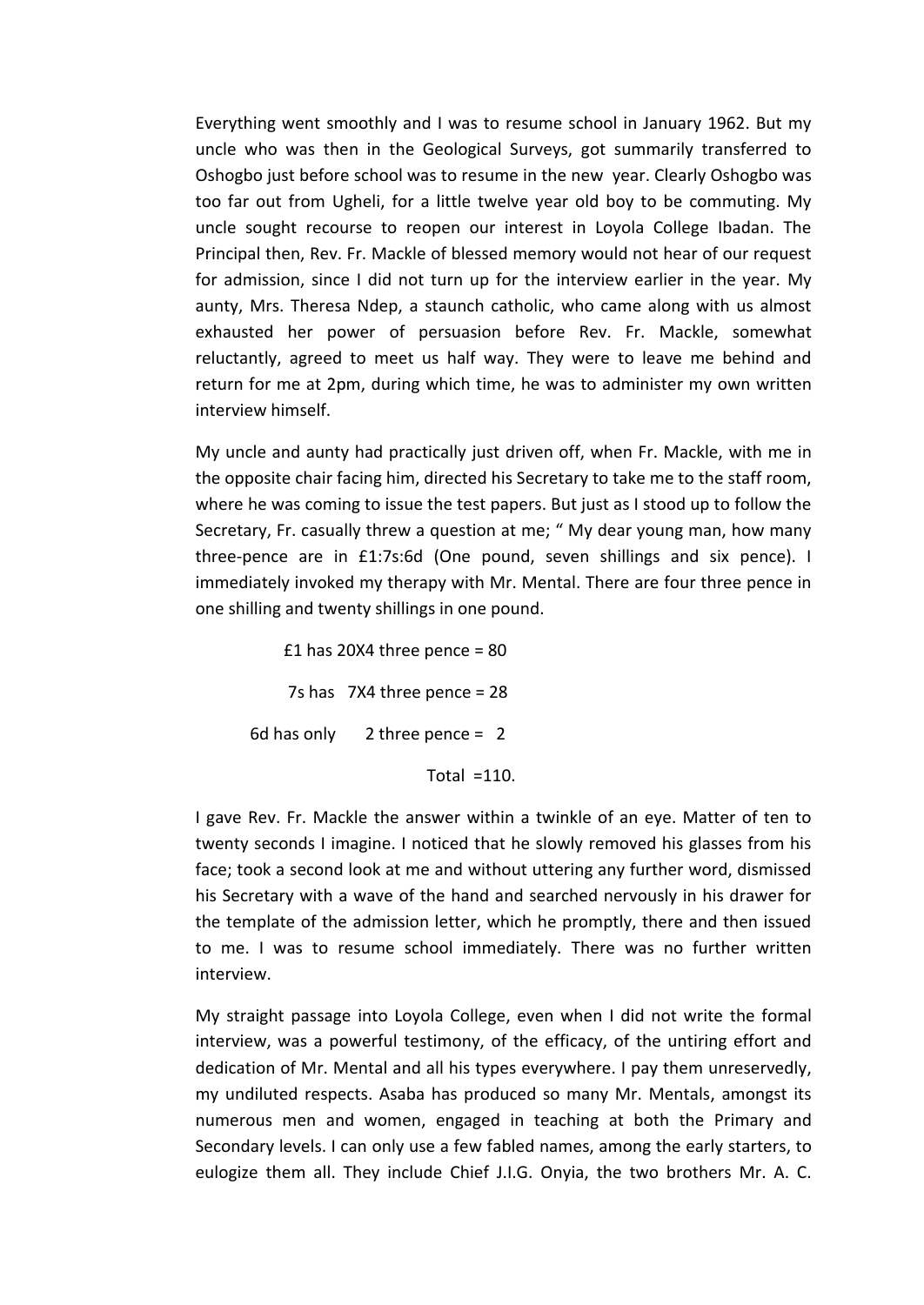Nwanze and Mr. R.O. Nwanze, Mr. Okafor Nma, Mr. H. Monu, Mr. Igbodo, Mr. Anisha as well as the two brothers Mr. F. Isichei and Mr. Leonard Isichei, all of blessed memory now.

(vi) **LEADERSHIP IN ACADEMIA AND RESEARCH:** If Asaba would be so blessed with great educators at the lower levels of Primary and Secondary education, it was logical that with time they would emerge big players, in the big league of tertiary education. Again early results from statistics being compiled, indicate that we may have over 150 Asaba indigenes, serving as Professors in various disciplines in practically all the countries, all over the world. To cap it all, four eminent Asaba sons, have recorded the rare feat, of having headed a University at one time or the other. Heading a University anywhere in the world requires men or women with immense wisdom and vision. But in Nigeria in particular, with our many nuances and ethnic jingoism, the job quite often, portends immense dangers, if you are determined to lead and show the light, as should appropriately be the case. Two Asaba sons, Professor Frank Ndili, of Umuagu and Professor Emmanuel A.C. Nwanze, of Umuda, Umuaji, have had the distinct and exceptional honor and privilege of being appointed Vice-Chancellors of Federal Universities. One Asaba indigene, Professor Awele Maduemezie, of Umudaike, was appointed Vice-Chancellor of a State University and one more, Professor Nduka Uraih from Umudaike also,was not too long ago, appointed Vice-Chancellor in Tansi University, a private concern. Professor Ndili , served meritoriously as Vice-Chancellor in the University of Nigeria, Nsukka. He put his foot down to correct so many anomalies he found in the system then and met with opposition, from those who were reluctant to accept reform. He was practically chased away from the University. Yet I have it on good authority, that after Ndili left, UNN hardly knew any peace, through the tenures of many VCs, until 'a Daniel came to judgemen ' when Prof. Nebo was appointed Vice-Chancellor to UNN in 2004.He reviewed the situation and in fact recalled Prof. Ndili for the University to officially apologize to him and accord him his due respects for the wonderful job he did for the University.

It pleased the Almighty Lord to use our former President to insist on merit in the appointment of my humble self, as Vice-Chancellor of the University of Benin, another Federal University in February, 2004. Only the strength and character of a strong President like General Olusegun Obasanjo GCFR could have ridden over all the obstacles and impediments, that were suddenly being thrown up, from far and near would you believe; after I topped the interview of twenty-eight eminent Professors. No I am not an arrogant man. It is just that I am not given to being conservative with the truth, even when controversy rages. I have now successfully completed my five year tenure and I am happy to announce to you, without an iota of doubt, that the University of Benin has been wonderfully re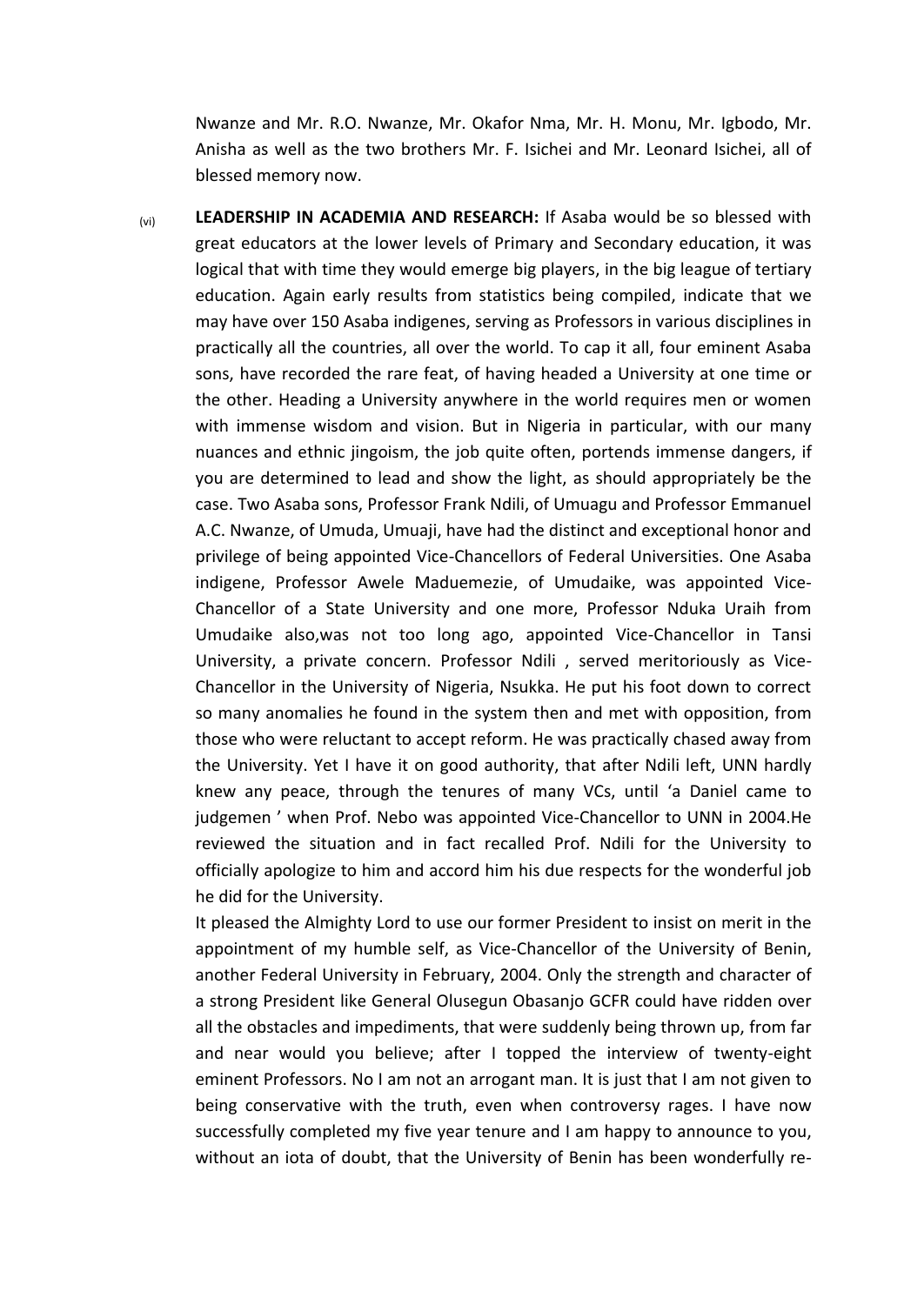engineered and repositioned into a world standard institution. The University could not otherwise, have emerged in the  $2^{nd}$  position (of a total of 948 other Universities in the Commonwealth) in the Commonwealth University of the Year Competition 2006. The facts on ground shame and humiliate all those, who mischievously choose to draw other conclusions. A visitation Panel, comprising five of the most knowledgeable authorities in University matters anywhere in the world, has submitted its full report on the governance of the University between 2004 and 2009. From the grapevine I hear the kudos. Time will reveal more of the intrigues.

Professor Awele Maduemezie, also had severe challenges in Ekpoma. He also turned the fortunes of Ambrose Alli University Ekpoma around favorably. However, he was similarly not spared the vituperations and scorn of those he probably stepped on their toes, whilst reforming the place. When Bendel State was split into Edo/Delta, the ethnic warlords took over. As stated above, Prof. Nduka Uraih is currently engaged as the Vice-Chancellor of Tansi University, a private enterprise. Even though the University has only just taken off, we are already beginning to hear and read about the rigors and intrigues in its governance, to the extent that, there are now contesting claims to management of the University by different groups. I can only advise Prof. Uraih, my in-law, to remain focused on the mission statement which I expect he set for himself. The former Minister of Education, Mrs. Nora Obaji, who I believe was on his recruitment drive committee, asked my opinion, as his VC in Benin then, about his suitability for the job and I had no hesitation in favorably recommending him.

In the area of Leadership of Research Institutes, Dr. Oni Idigbe from Umuaji headed the Nigerian Institute of Medical Research successfully for a full tenure. Reports available to me point to the marvelous work he did there.

(vii) **LEADERSHIP IN ENTERPRISE AND CONSTRUCTION**: In all fields of enterprise, Asaba sons have made immense impacts. Names of prominent sons include Chief Sonny Odogwu, the Ide Ahaba who is so universally acclaimed and visible. He hails from my own quarter of Umuaji as well and it has been my distinct privilege knowing and associating with him. Also Chief Philip Asiodu from the same Umuaji is well invested in business, many with direct impact on Asaba such as The Summit Factory. There exists many captains of industry in several private organizations who are Asaba indigenes. Notable among them are Mrs. Mary Uraih, of Umuaji/Umudaike currently the Director of Human Resources, of The Giant Flour Mills PLC. Other prominent Asaba indigenes investing in or directly involved in construction at one time or the other include, Engineer Prof. P. Okwuobi, Asaba's first Professor of Engineering, Chief Oni Edozien, Engr. Amaechi Chizea, Engr. Okwudarue. It is also an established fact that both Mr.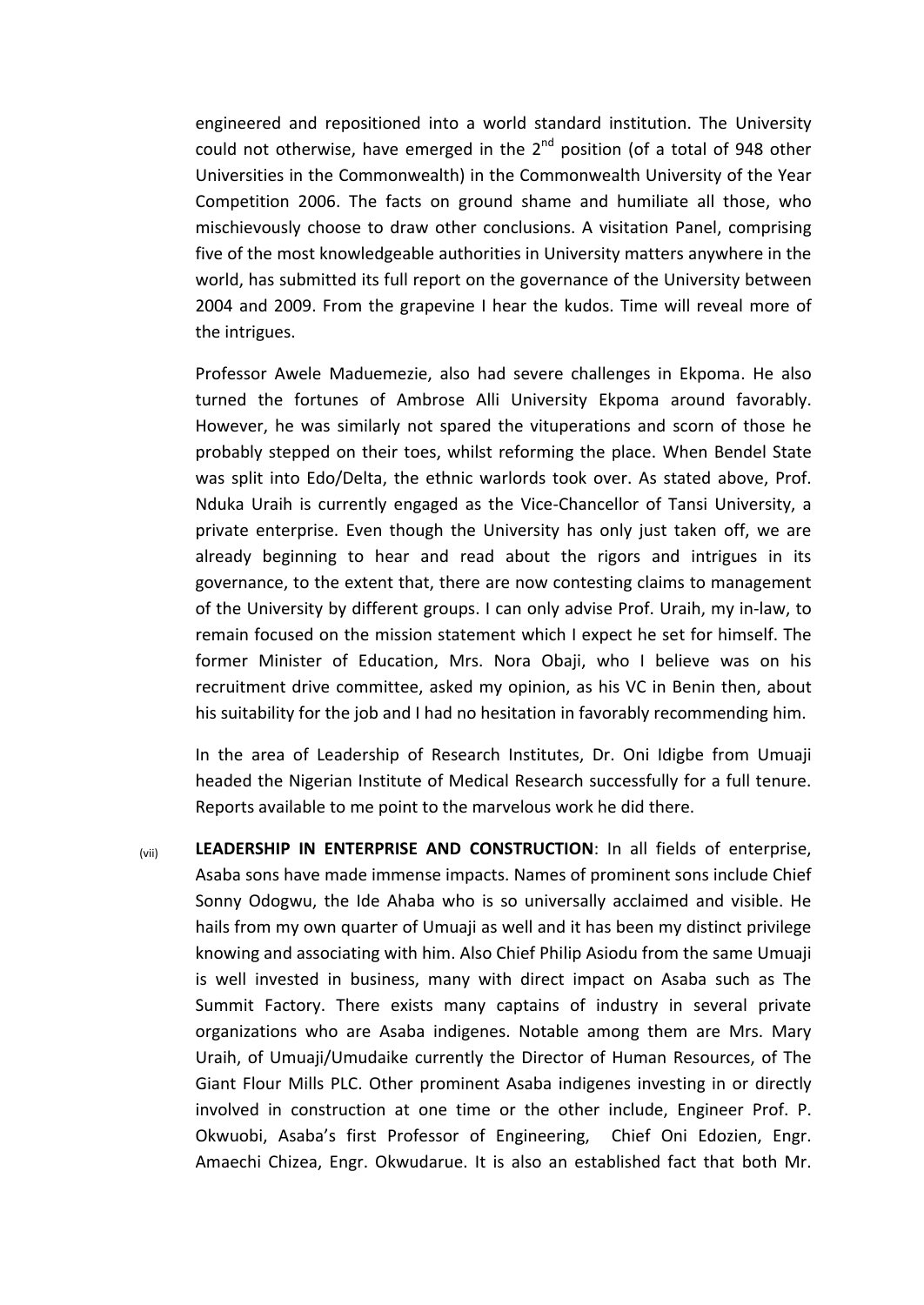Nelson Ononye and the present Onihe of Asaba Chief Ubaka Ato are serious players in the mining sector. The most topical subject in Delta State now, I suppose, is the new Asaba International Airport, which we have been assured will be commissioned this year. It is being built by no less a person than Mr. Uche Opkuno. Ogbueshi Okpuno, if you make our dreams of flying in and out of this beautiful city from anywhere in the world a reality, I assure you of a place of distinction in Asaba history. The December date must not shift.

- (viii) **LEADERSHIP IN INTERNATIONAL DIPLOMACY**: Yes our sons and daughters have represented this nation at the highest levels internationally. The present Nigerian Permanent Representative at the United Nations is a remarkable Asaba woman, who until that appointment was first the DG Nigerian Institute of International Affairs, before moving up as Foreign Affairs Minister. She is Prof. Mrs. Joy Ogwu ( nee Maduemezie) from Umudaike. Other sons of Asaba who have headed diplomatic Missions include, Abassadors S. Okobi of Umuda, Umuaji, Leo Okogwu of Ogbo Ogo and Amb. Monu of Umuaji. Another of the great Nwanze siblings in the person of Dr. F.K. Nwanze is the current President of the world-wide Agricultural development body IFAD.
- (ix) **LEADERSHIP IN THE MILITARY**: Asaba has contributed a rich quota to the military. Names such as Col. Ochei, of Umuagu, Col. Okonkwo, of Umuaji, Col. Achuzia, of Umuezei, Lt. Col. J.O. Akaraiwe, Lt. Okonweze of Umuezei, and Lt. Okonji of Ogbe Agueze and Wing Cmdr. P. Iweze of Umuezei ( retired ) are household names that tell of our noble contributions in this sphere of life as well.
- (x) **LEADERSHIP IN THE ARTS AND LITERATURE**: In a more direct reference to the reason of our gathering here today, I underscore and underline the remarkable contributions of two Asaba sons/descendants whose writings have drawn attention to the need for posterity not to lose sight of the sacrifice for nation building which October  $7<sup>th</sup>$  entails. I refer to the spectacular writings of Mr. Emmanuel Okocha appropriately titled 'Blood On The Niger'. I do not think I have come across a more comprehensive and accurate account of what happened in Asaba in the light drizzle of that day October  $7<sup>th</sup>$  1967. I have since also come across a book 'Surviving in Biafra' by Alfred Obiora Uzokwe, whose mother is from the Gwam family of Umuaji. A very vivid account of the fate that befell the Gwam family on that dreadfull day is rendered in that book. Many other budding authors from Asaba are making good contributions. Notable among these are the two volumes on Asaba costoms and sayings and proverbs, thus far written by Mr. Augustine Ndili of Umuagu. Pa Ilo Okwudiafor, senior citizen and erstwhile retired Permanent Secretary, has written a worthwhile account on the coming of Christianity to Asaba.
- (xi) **LEADERSHIP IN CUSTOMS AND PRISONS SERVICES**: These important government agencies have also been on the receiving end of meritorious national service by prominent Asaba indigenes. Chief T.D. Rapu of Umuezei, Chief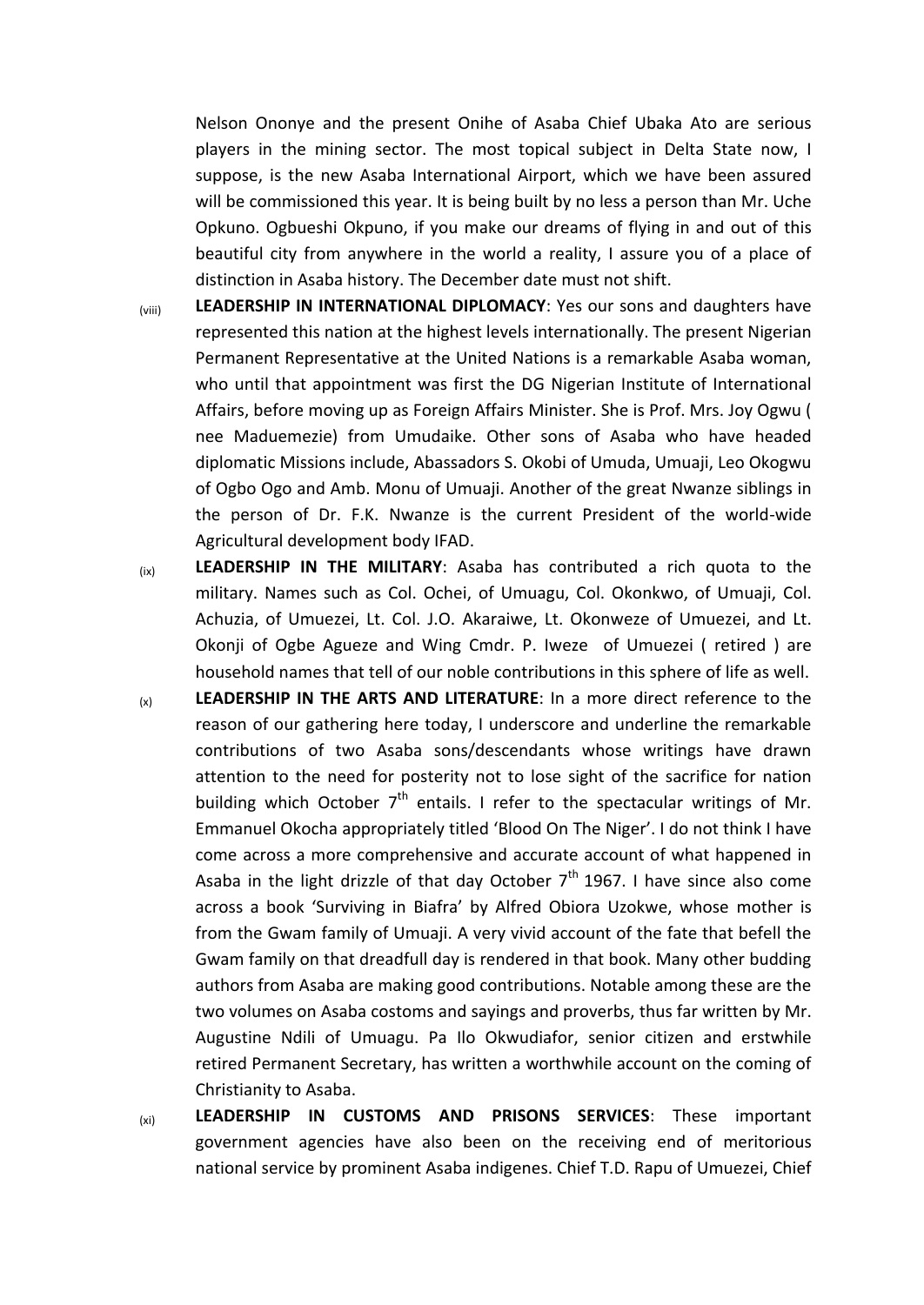S.Agili of Umudaike distinguished themselves in the top management of the Nigerian Customs and Postal Services respectively whilst his brother Mr. Chukwuma Agili and Mr. George Nwamu of Umuda Umuaji retired from the top echelons of the Prisons Services.

- (xii) **LEADERSHIP IN FINANCE HOUSES (INSURANCE & BANKING)**: We were not to be outdone in the direct management of finance institutions. Notable early performers in these spheres include Chief Odigwe, of Union Bank,Chief Nwokolo of Unique Assurance and Mr. Okolie of First Bank all of Umuaji who distinguished themselves at the apex of their professions. So also are Chief Ofili of Umuonaje of the African Continental Bank, Mr. Adaba of Umudaike, of First Bank and Mr. Onyeama Ugboko of Ogbe Ilo of the Afribank fame.
- (xiii) **LEADERSHIP IN RELIGIOUS LIFE**: Most appropriately as the town on the bank of the great Niger, who first encountered Christainity, our sons and daughters have given selfless service to Church. We opened this treatise by paying glowing tributes to our recently deceased Monsignor C. Chukwumah of Umuezei. Preceding him was the first Asaba ordained catholic priest, Monsignor Ugboko, of Ogbe Ilo, who for many years was the rector at The SS Peter and Paul Major Seminary, Ibadan. They both are late now but blazed a trail which has yielded much fruit. With us are notable very senior catholic Priests such as Rev. Fr. Isichei, of Umuaji and Rev. Fr. Vincent Mordi also of Umuaji and the first Nigerian Prior of The St Benedict's Monastery, Ewu. Amongst our daughters, we have the first Asaba woman to profess her vows as a catholic nun, Rev. Sister Nuala Edozien from Umuezei. Rev. Sister Mordi from Umuaji is the Mother Superior of the congregation of Our Lady of Apostles. The service to the Christain Church is not limited to the catholic church alone. One of our finest Bishops in the Anglican Communion, Rt. Rev. Emmanuel Chukwuma, Bishop of Enugu Diocese is from Asaba.
- (xiv) **LEADERSHIP IN ENTERTAINMENT/MUSIC**: Do not imagine that Asaba would allow itself to be outdone in the field of music. Two gentlemen of blessed memory help locate Asaba in the entertainment lexicon of this country between the 1950s to the 1980s. These are in chronological order Mr. Okonkwo Adigwe and Zeal Onyia. Okonkwo Adigwe's " Ebe awelem di" and Zeal Onyia's many works especially "Weli nu Ekwolo tunya nofia" are simply legendary and everlasting.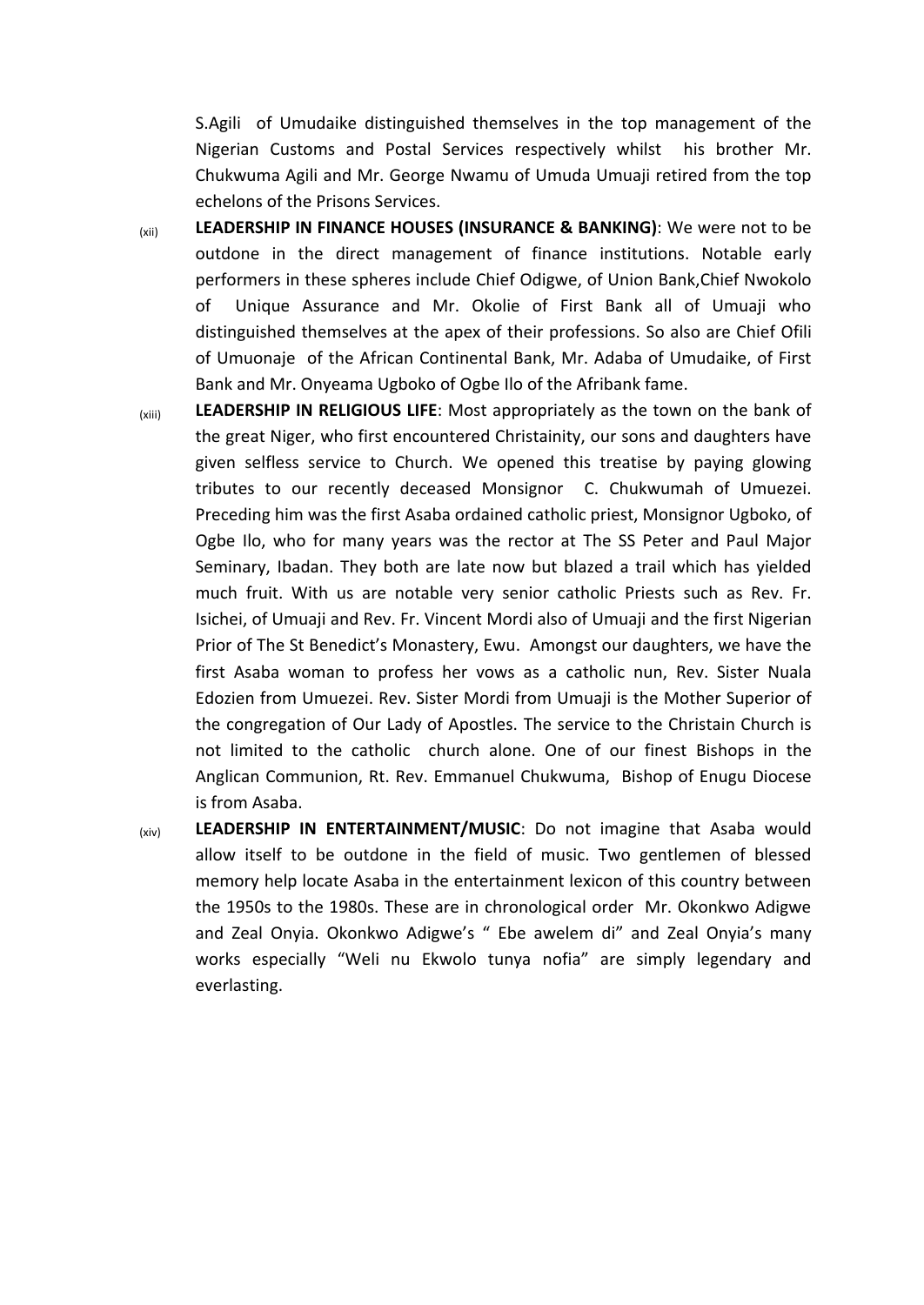#### **4.0 OCTOBER 7TH THE ULTIMATE IN NATION BUILDING:**

 **We should be in no doubt whatsoever about the worthy contributions of Asaba indigenes of various disciplines and hues to nation building ; at least from the perspective of voluntary service in leadership. The point being made is that the events of October 7th marked an even higher call to nation building albeit coerced.**

**That day, forty-three years to this day, Asaba people came out from their homes and places of other engagements in response to a call to come out and welcome and receive the conquering Federal troops. When the troops requested them to separate into groups of males and females, they naively complied never having ever witnessed such event before in their lives.. The men were marched away to the more secluded axis of Ogbe Osowe- Ilo-Umuaji-Ogbe Ilo. When the guns started blazing it was too late to escape. The staccato over, only the groans of those on the throes of death could be heard with blood flowing freely: indeed 'blood on the niger'. The few alive or not completely dead who had been clobbered to the ground by the falling dead could be heard calling on the soldiers to come on and finish the job. Hence the weak cries of " See me, I never die o" earlier referred to. Is there still any doubt that some gave up their lives willingly.** 

**" Greater love hath no man than this, that a man lay down his life for his friends". John 15:13**

**5.0 OUR OBLIGATIONS AS THEIR HEIRS:**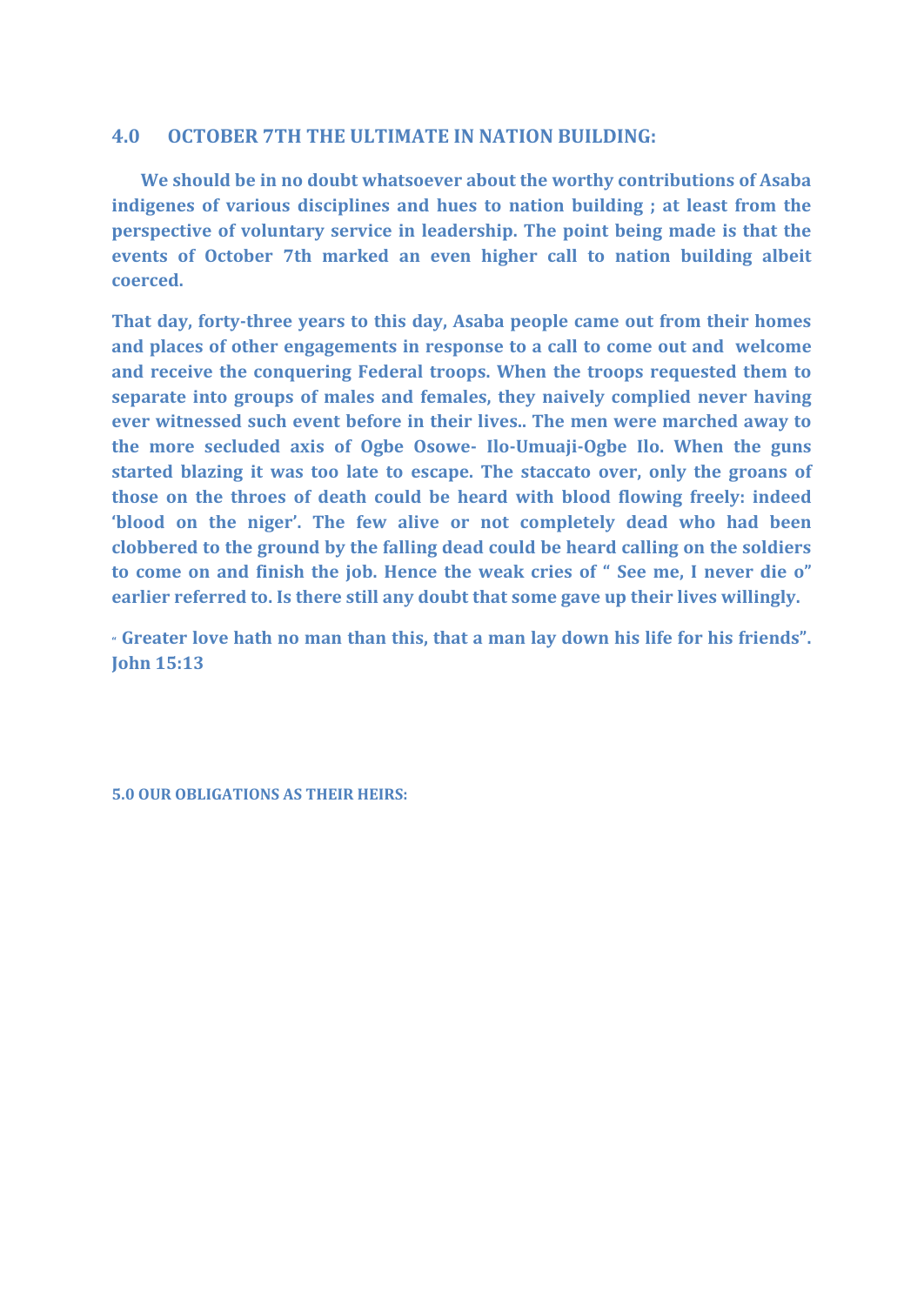**To the extent that we survived them or were born after them we have become their heirs. What then must we do to sustain the noble cause for which they paid the ultimate price? To help us understand better, let us recall Barrack Obama's address on 'ground zero' on September 11th, 2010 during the commemoration of the terrorist attack on America, on the same date 2001." For our nation, this is a day of remembrance; a day of reflection. A day when we gather on these hallowed grounds." That is a statesman leading his countrymen to make the right choices to preserve today for tomorrow's generation. The controversy over the 9/11 memorial site is not whether there should be a memorial; rather it is whether America is prepared to tolerate an Islamic centre in a place where Islamist extremists ruthlessly terminated the lives of over 3000 persons of the world. All are irrevocably convinced and committed to the cause that there must be a befitting edifice, in which the names of all three thousand victims would be engraved. It is the right thing to do. It is what the specie homo sapiens does everywhere this kind of thing has happened. Sometimes, I wonder whether some of us qualify to classify as homo sapiens- "wise man". We might just as well pass off as "homo utilitarian": i.e very good at utilizing what others create. All through history and all over the world, homo sapiens have used commemorative features and memorabilia to mark such events. The holocaust memorials at the last count, have exceeded the hundred mark. They are to be found even in far away Australia, where evidently there was no hunting down and killing of Jews. But the great Jewish people in their migration have made it a point of duty to always remind themselves and others of the terrible atrocities which xenophobia can lead to. It is, as one of my Jewish friends once pointed out to me, to remind the next generation, rather than to re-awaken old bitterness. It was Disraeli, the great British politician who once said that " A politician thinks of the next election whereas a statesman thinks of the next generation."**

**Forty-three years have gone like the wind. It was just like yesterday. By the next forty-three years there will almost certainly be no eye witness account; because even a baby born on that day would be eighty-six and could not possibly give an account of what transpired. What a grave loss that will entail for the next generation, who will certainly hold us accountable for failing to preserve their past. So let us stop being politicians and try to be statesmen. What, for heaven's sake is wrong with our heads? Many of us will hop into the plane and jet away overseas. We will be photographed proudly with the pigeons in Trafalgar Square ( a war memorial). Even in the thick of winter, we step out in our heavy winter coats (looking out of place, if you ask me) to record our visit to the Arlington Cemetery in Washington (another commemorative ground for American heroes). It beats my imagination how we can treasure these commendable landmarks in other people's places and yet when mention is made that we should work to commemorate our very own, our remark is " omekwa. Hapu kanu ife".**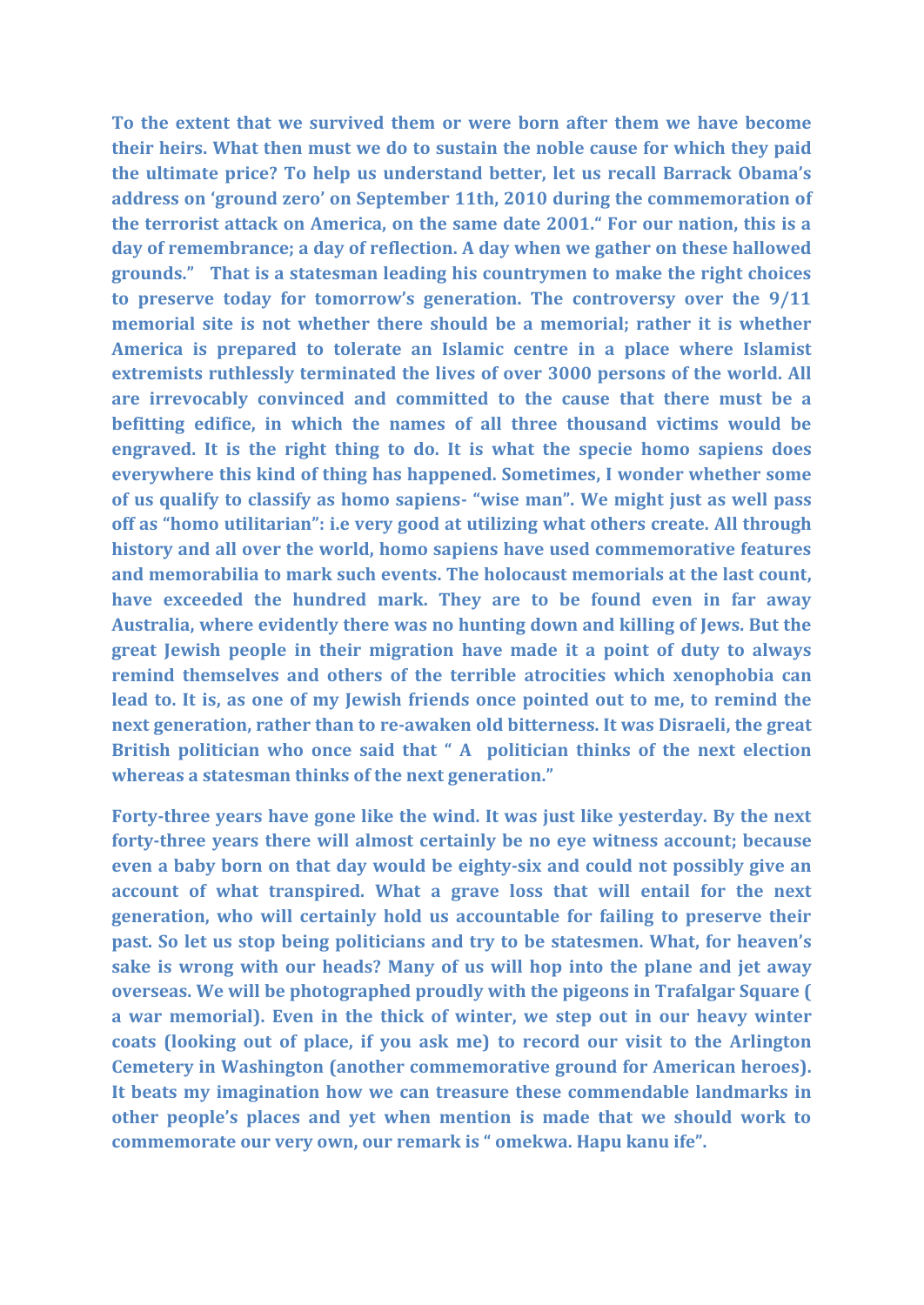## **6.0 CONCLUDING REMARKS:**

(i) perhaps the fears and apprehension of some about commemorating October  $7<sup>th</sup>$  can be understood: especially in the knowledge that some of the dramatis personae are very much around. And perhaps not only around but quite still very influential in the leadership of the country.But October  $7<sup>th</sup>$  1967 was a reality. It happened. Take it to the sea bed and like the fabled banana peel, it will float in due cause. Paradoxically, it is the open confrontation with the facts which will best douse troubled consciences.

(ii) Yet it must be borne in mind that forty-three years have gone by and the wounds should have healed, especially in the spirit of reconciliation. What remains are the scars that can never be wished away. It was better that we note the scars to remind us that we must make conscious efforts never to walk that way again.

(iii) As a direct way forward, I wish to identify very strongly with the proposal that a befitting cenotaph is put up in an appropriate place, with the names of all the victims of October  $7<sup>th</sup>$ engraved. With many eye witnesses still alive, this is the time for accurate verification of the victims.

(iv) It is not naïve at all to state categorically that this author has absolutely no interest in any form of inquisition or Nuremberg –like or Geneva-like or Rwanda-like war crimes hearing. The superior logic of nation building, the bed rock of my thesis here, renders such probes untenable.

(v) I call for honor and remembrance for the dead and not for any form of financial compensation. What measure of money will compensate the lives lost: where sometimes up to seven siblings were lost in a family? Asaba people are a proud race and we abhor putting a price on the head of our kinsmen. It will amount to asking for a ransom and therefore tantamount to extortion. Therefore if for the remotest reason, this initiative is a smokescreen for compensation claims, I opt out.

(vi) Agreed that funds will be required to execute the cenotaph project if accepted: such funds should be domiciled with a respectable and accountable body such as the Asagba-in-Council or ADU. I propose further that in other to effectively mobilize for such funds, a graduated universal levy of all Asaba males should be considered. For example, all olinzeles could be levied the sum of =N=1M [one million naira] only; all nkpalors =N=250,000.00 [Two hundred and fifty thousand naira] only and ngba mkpisis =N100,000.00 [One hundred thousand naira ] only. Further voluntary contributions can come from all and sundry. There should be no sourcing of funds into individual pockets. It is after tasking ourselves that we will have the moral leverage to reach out to Government and external agencies for support.

(vii) It remains for me to register my deep appreciation to the President and entire Executive of Asaba Development Union (ADU) for inviting me to give this talk. I share the sentiments